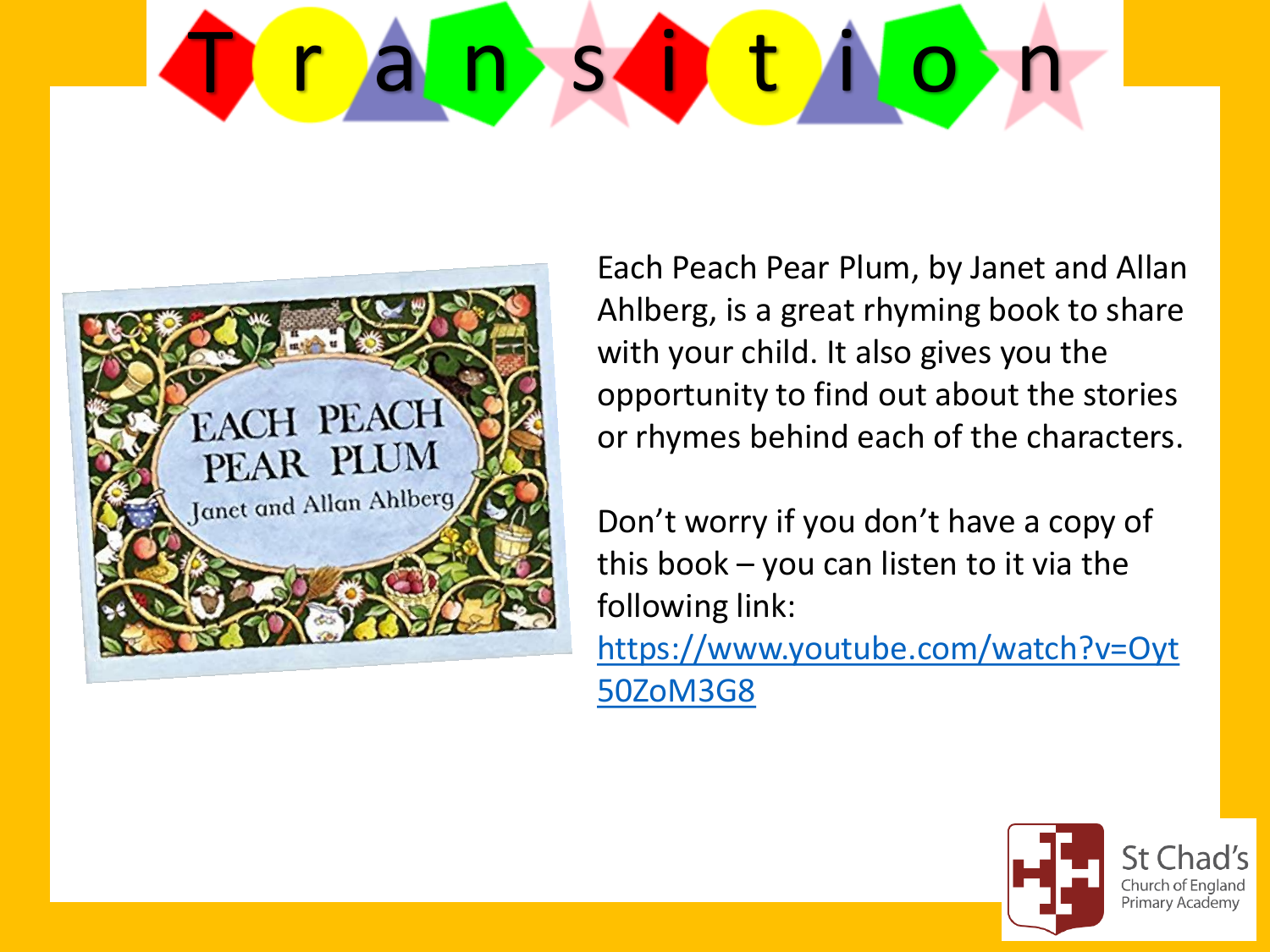

**Activity 1 – Story play**

- a) Chant the book together and try inventing a rhythmic clap as a chorus between each page. Instead of clapping, you might want to experiment with objects in your house that can act musical instruments.
- b) Provide puppets or costumes and objects from the story and encourage your child to play with these items, recalling the story if they can. You could extend the props you give to explore the other stories within this book.
- c) Find out about the characters in the story by reading further tales and listening to nursery rhymes together.



Primary Academy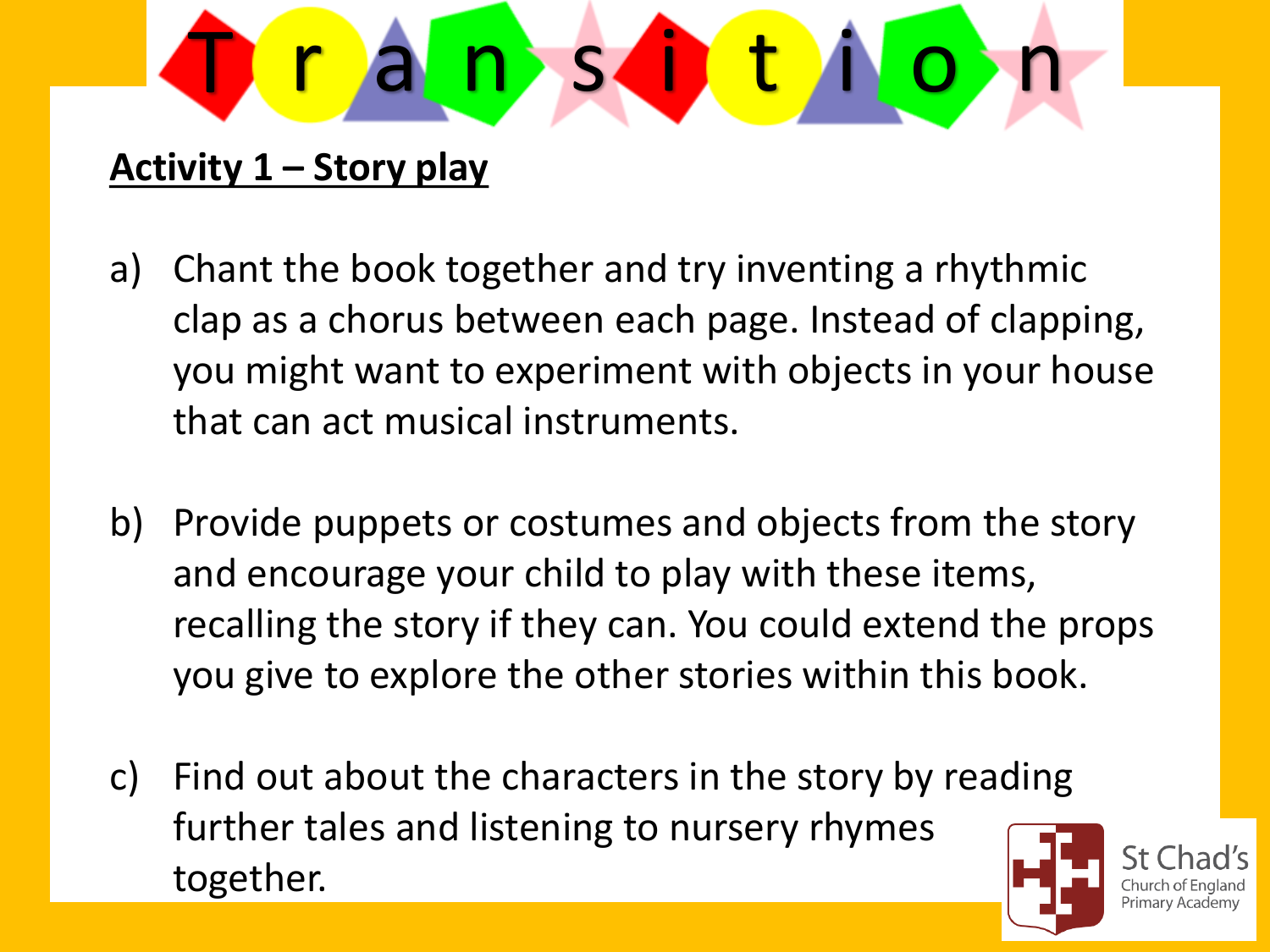

## **Activity 2 – Getting crafty**

- a) If you have playdough at home, encourage your child to make their own delicious pie that can be shared at a picnic. They could also make other items of food that could be eaten during a picnic. Once they have created this, encourage your child to role play and bring the picnic scene to life.
- b) Have a look at the last page and discuss what all the characters are eating together. Ask your child to design their own fruit pie and, if you can, bake the pie with your child.

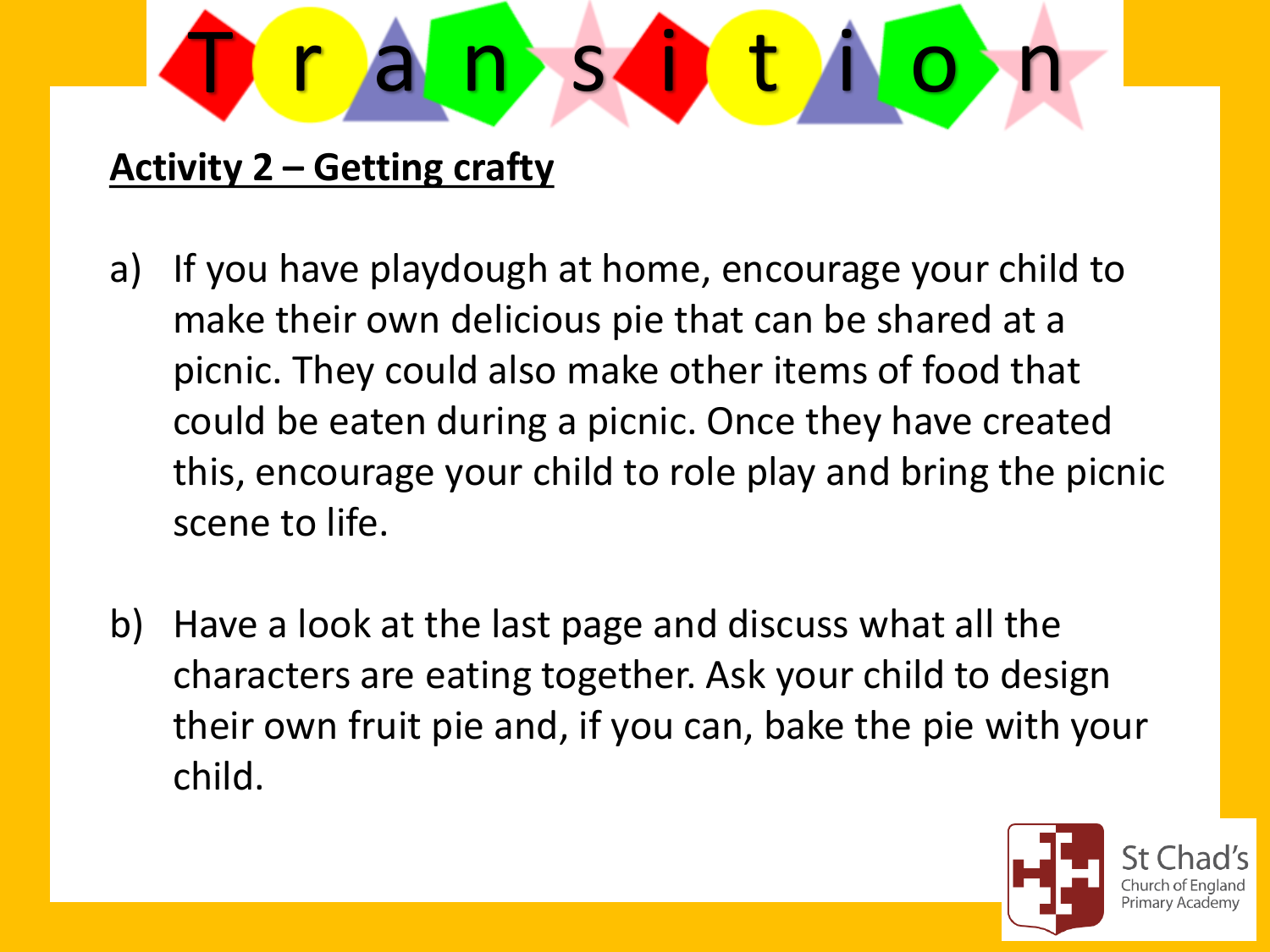

## **Activity 3 – Thinking about maths**

*In the story, we 'spy' the three bears. Share the story of Goldilocks and the Three Bears with your child as it is a great traditional tale to explore maths.* 

- a) Look at one-to-one correspondence: this involves children assigning one number name to each object that is being counted. Children need to ensure that they count each object only once ensuring they have counted every object. Can your child count out three bears from a group of teddies? Can they ensure each bear has a bowl and spoon? Can your child match the correct number with the amount of items they have set out? Can your child order the teddies from smallest to largest?
- b) [Look at a Number Frame together. https://apps.mathlearningcenter.org/number](https://apps.mathlearningcenter.org/number-frames/)frames/. Can you child show the number 3 in different ways? Look at how many ways the number 3 can be shown in a frame and then find different objects that show the number 3. Examples include a dice, door number, a page number in a book, 3 apples in a fruit bowl, 3 pieces of Lego. You can then explore this concept with other numbers, beginning with numbers to 5 first.



Primary Academy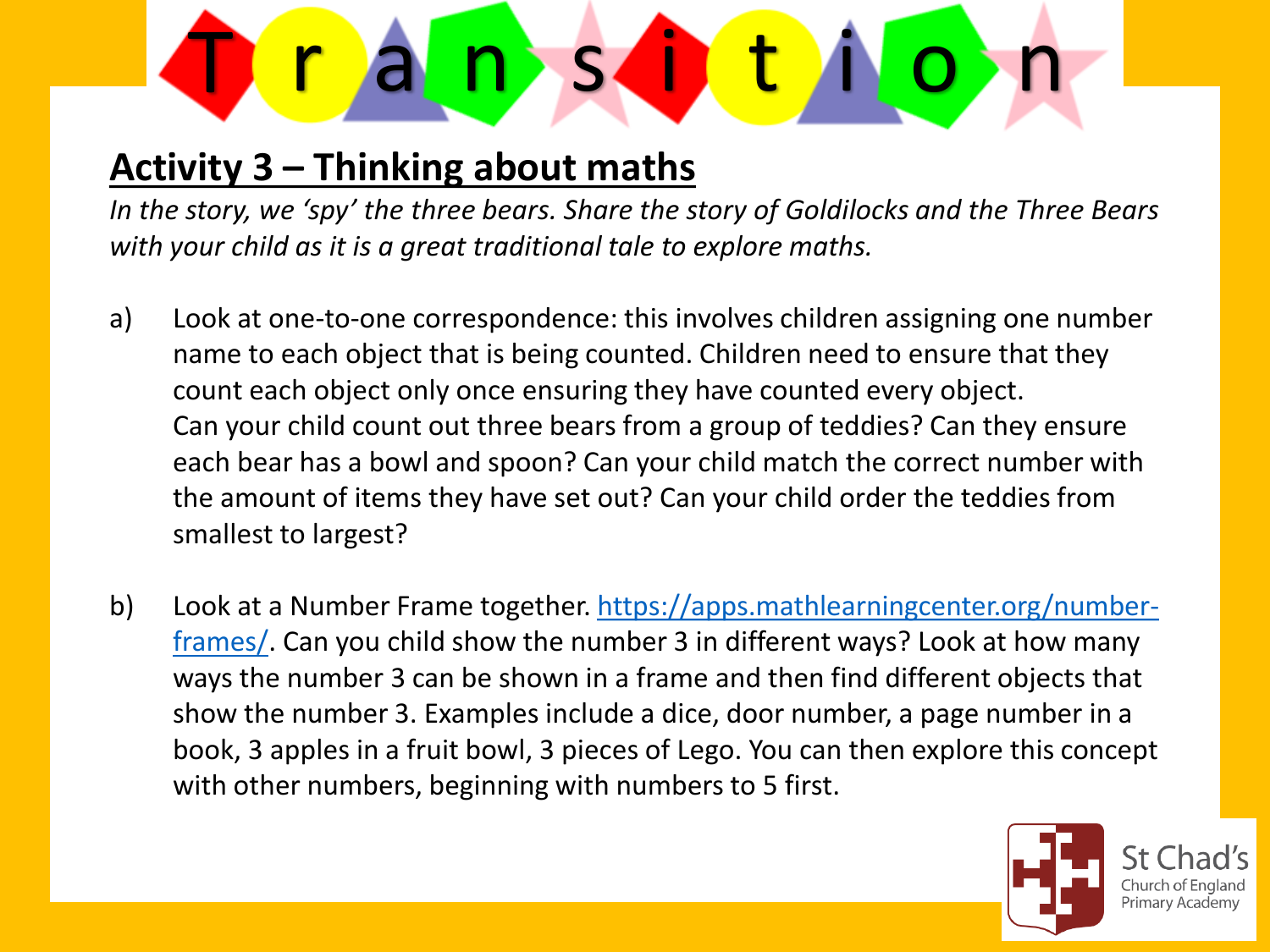

## **Activity 4 – Mark making**

- a) When your child has created their design for their own fruit pie, write a shopping list together. Discuss the importance of writing one word beneath the previous one for a list. As you model writing a list, your child could be drawing the items they need to buy.
- b) In the story, there are lots of illustrations of different trees. Look at these images with your child and discuss colour and shapes. Encourage your child to do some observational drawing and then describe what they have drawn.

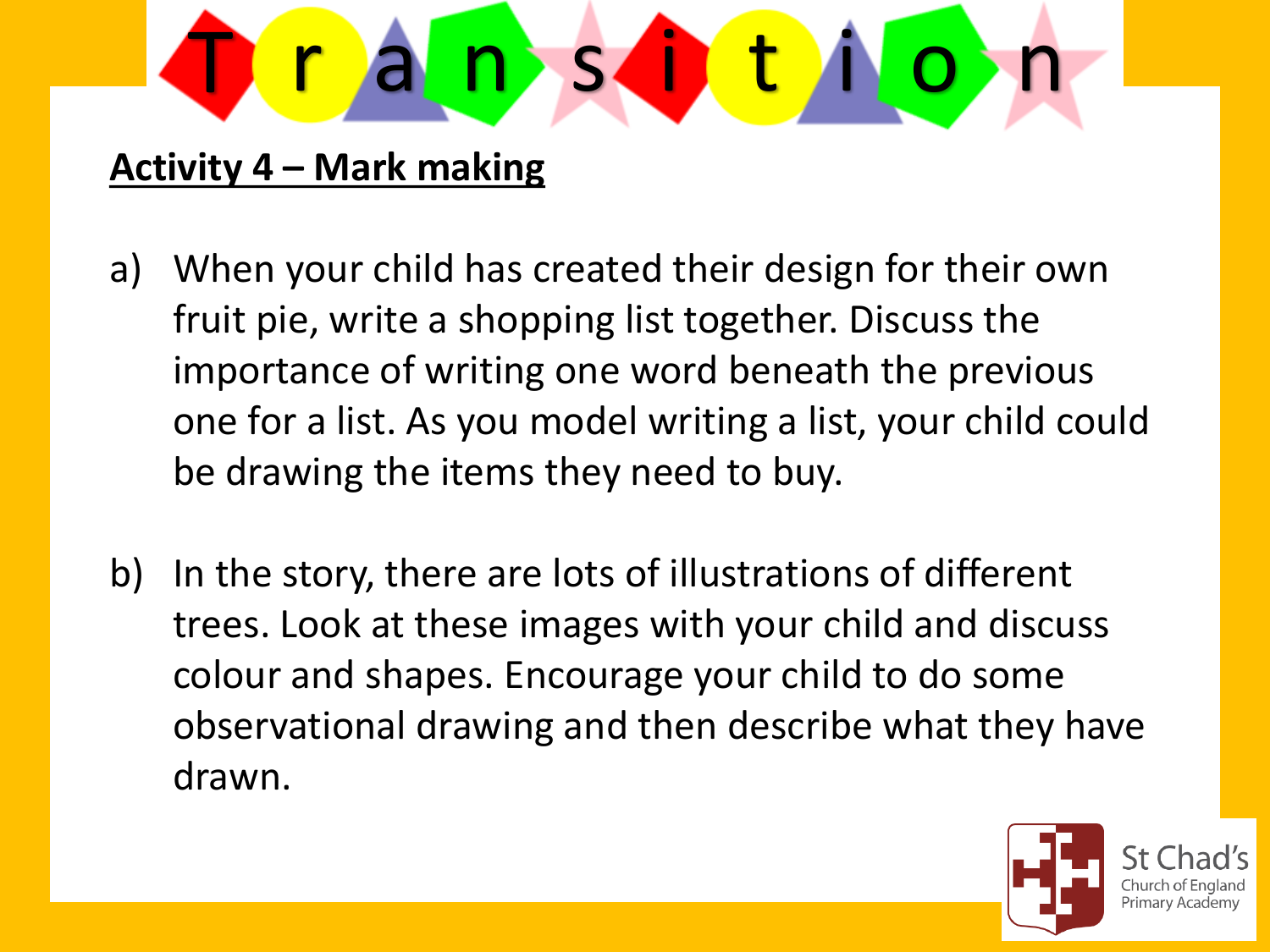

## **Activity 5 – Getting outside**

- a) Go for a walk/drive with your child. Perhaps you could walk the route you will take to get to school in September. As you walk, play 'I Spy'. You can introduce phonics as you play this by saying, 'I Spy with my little eye, something that sounds like  $c$ -a-t'.
- b) Using natural materials found outside, can your child create different props for the characters in the story? For example, if you visit a forest or woodland area, you could collect sticks to make a broomstick for the witch. Alternatively, you could encourage your child to make their own basket and test if it floats or sinks in water.



Primary Academy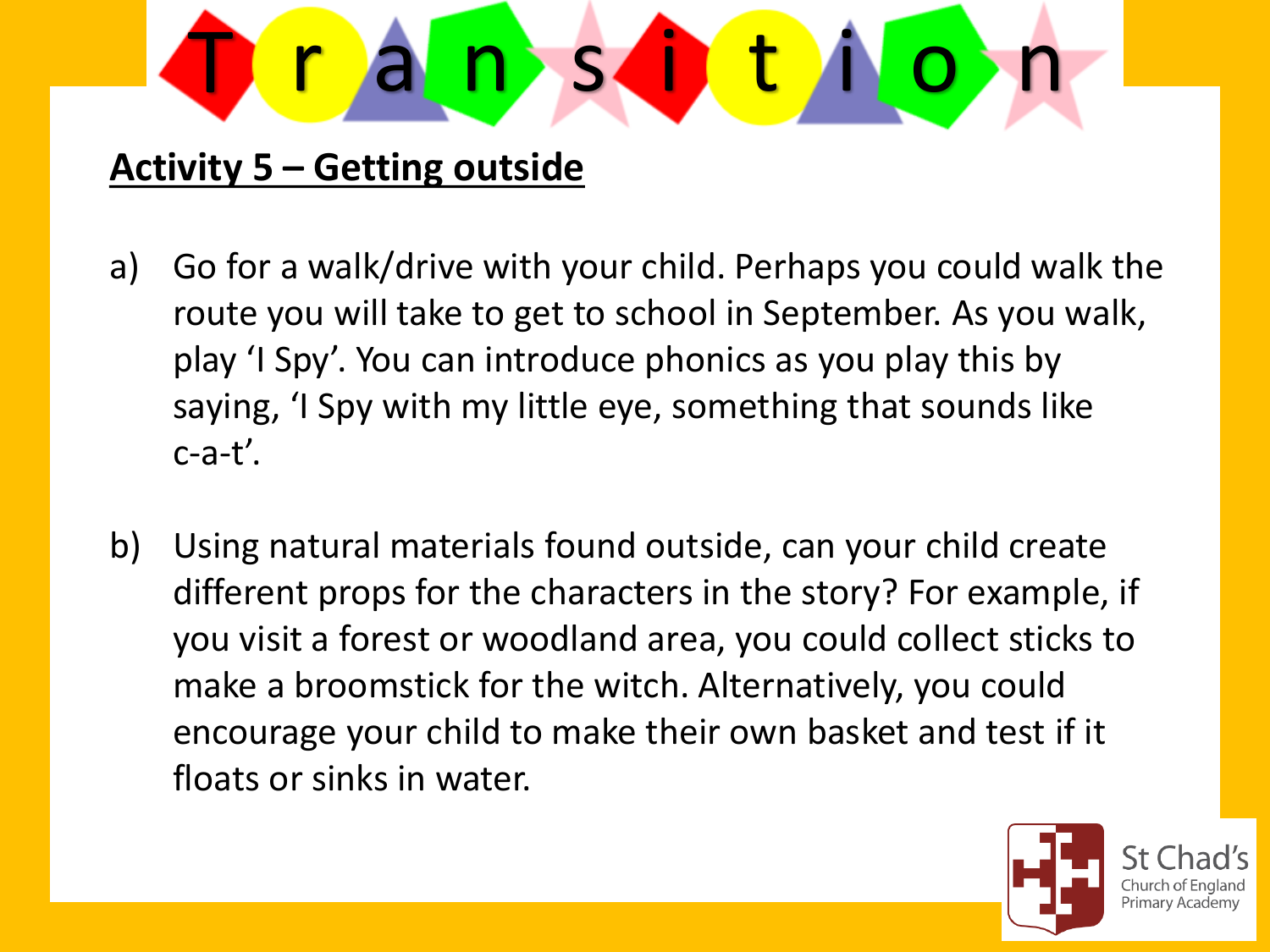

#### **Taking a closer look**

Have a look at the image with your child. Can they remember the names of each character? Can your child describe what each character is doing? Can they count how many charcaters are in the

image?





St Chad's Church of England Primary Academy